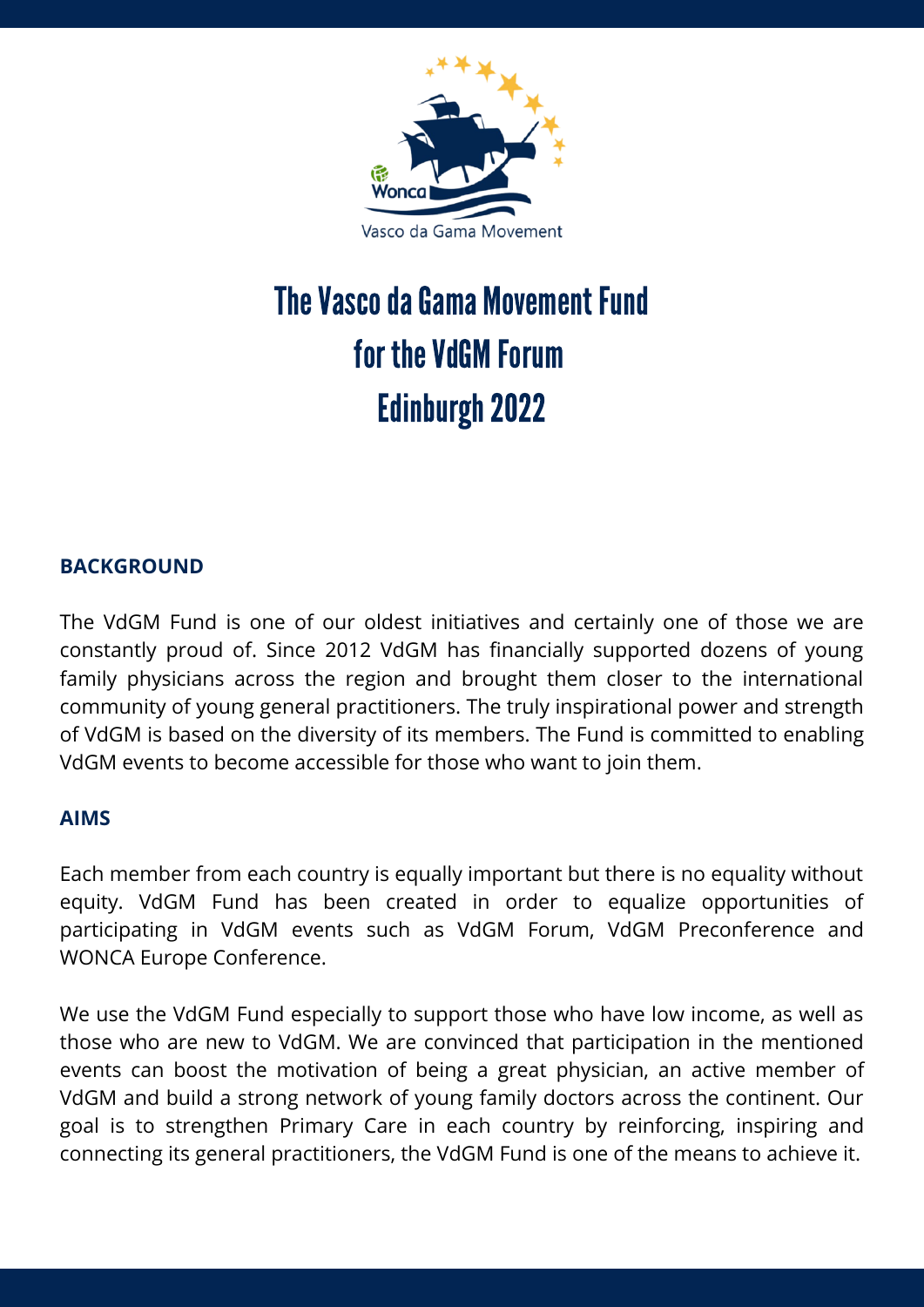## **PRIZE**

Each of **two** VdGM Fund recipients will be given up to 500€ of reimbursement. The refund can cover:

- registration fee for the VdGM Forum Edinburgh 2022
- the cost of flight tickets to attend the VdGM Forum Edinburgh 2022
- the cost of accommodation during the VdGM Forum Edinburgh 2022

## **DOCUMENTS**

- Application form (saved Name\_AF\_Forum2022) 1.
- 2.Proof of a young doctor status: GP trainee or during the first 6 years after training (saved as Name\_Status\_Forum2022)
- 3.Applicant's picture (saved as Name\_Picture\_Forum2022)

All the documents must be sent to the Awards and Fundraising Officer: awards@vdgm.eu

## **CALENDAR**

All the documents must be sent to the Awards and Fundraising officer by **28th of November.**

The results will be announced on the VdGM website and by email around **Christmas.**

## **JURY**

The Selection of the two VdGM Fund recipients will be made by a Jury made up of representatives from VdGM and WONCA Europe, who will evaluate the application forms.

#### **OTHER REQUIREMENTS**

The applicant will be asked to describe her/his experience (using 250- 500 words) within one month after attending the event.

The applicant will be asked to send the proof of incurred costs.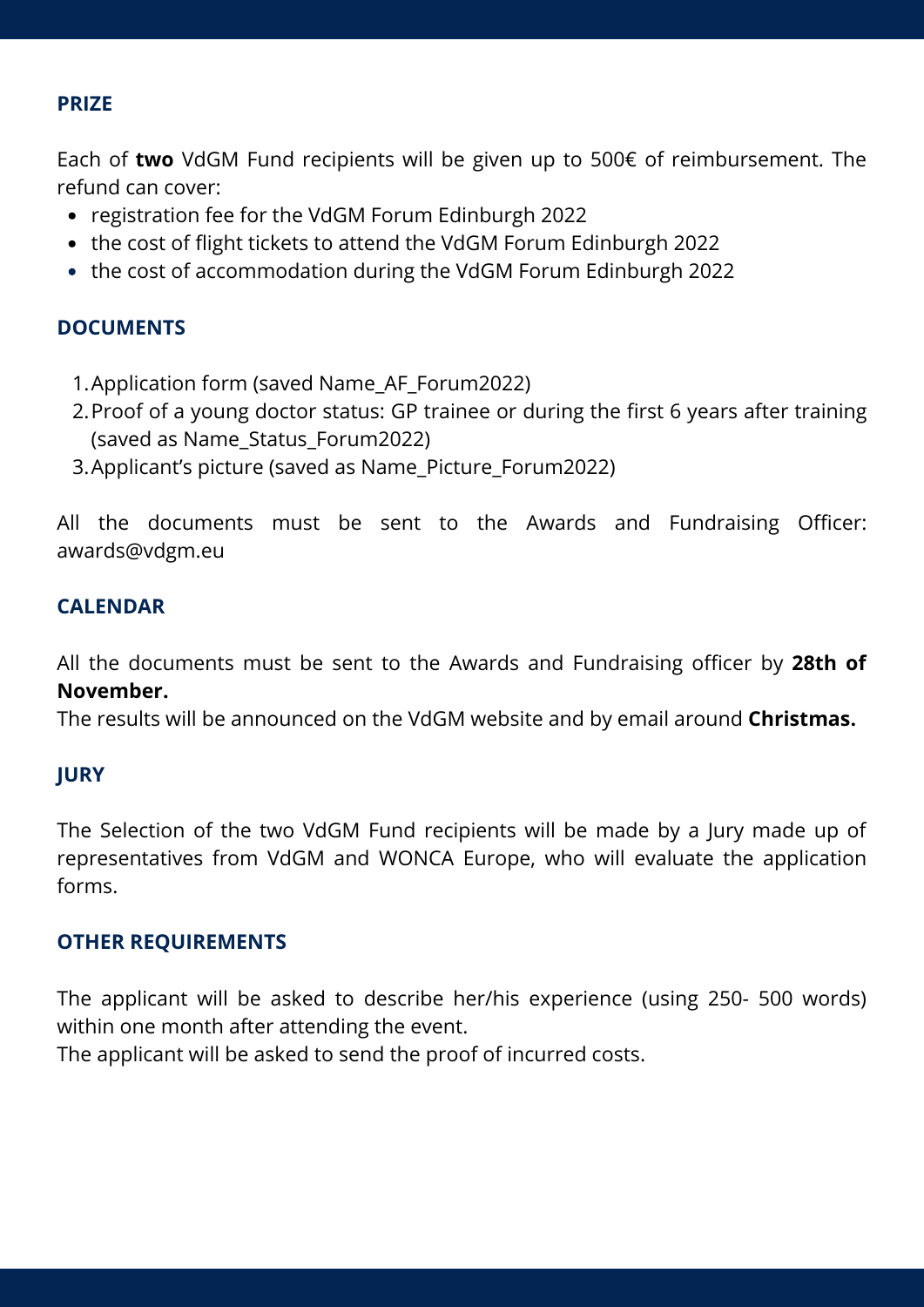## **THE COVID-19 SPECIAL TERMS**

Due to uncertainty of the current situation the cost already incurred to attend VdGM Forum in Edinburgh (up to 500 €) will be still refunded even if:

- the live event is cancelled by the organizers
- the VdGM Fund recipient is not allowed to leave her/his country due to COVID-19 related travel restrictions (imposed after the date of declaring the bursary winners)
- the VdGM Fund recipient is not allowed to enter Scottland due to COVID-19 related travel restrictions (imposed after the date of declaring the bursary winners)
- the VdGM Fund recipient is forced to be quarantined in the Scottland and therefore resign from attending the event (imposed after the date of declaring the bursary winners)

If the VdGM Fund recipient fails to attend the live event due to mentioned above circumstances she/he would be asked to try to get a refund of the incurred costs from f.e. the airline company or the company that ensured accommodation. If the efforts do not succeed the refund will still be given as long as they attend the virtual event and submit a report as above.

## **EXCLUSION CRITERIA**

We cannot provide the reimbursement if the VdGM Fund recipient:

- is not from a country that is within the WONCA Europe region
- fails to prove the attendance in the event
- fails to send a report of her/his experience within one month after the event
- fails to prove the incurred costs
- is a winner of a previous VdGM/WONCA fund or scholarship